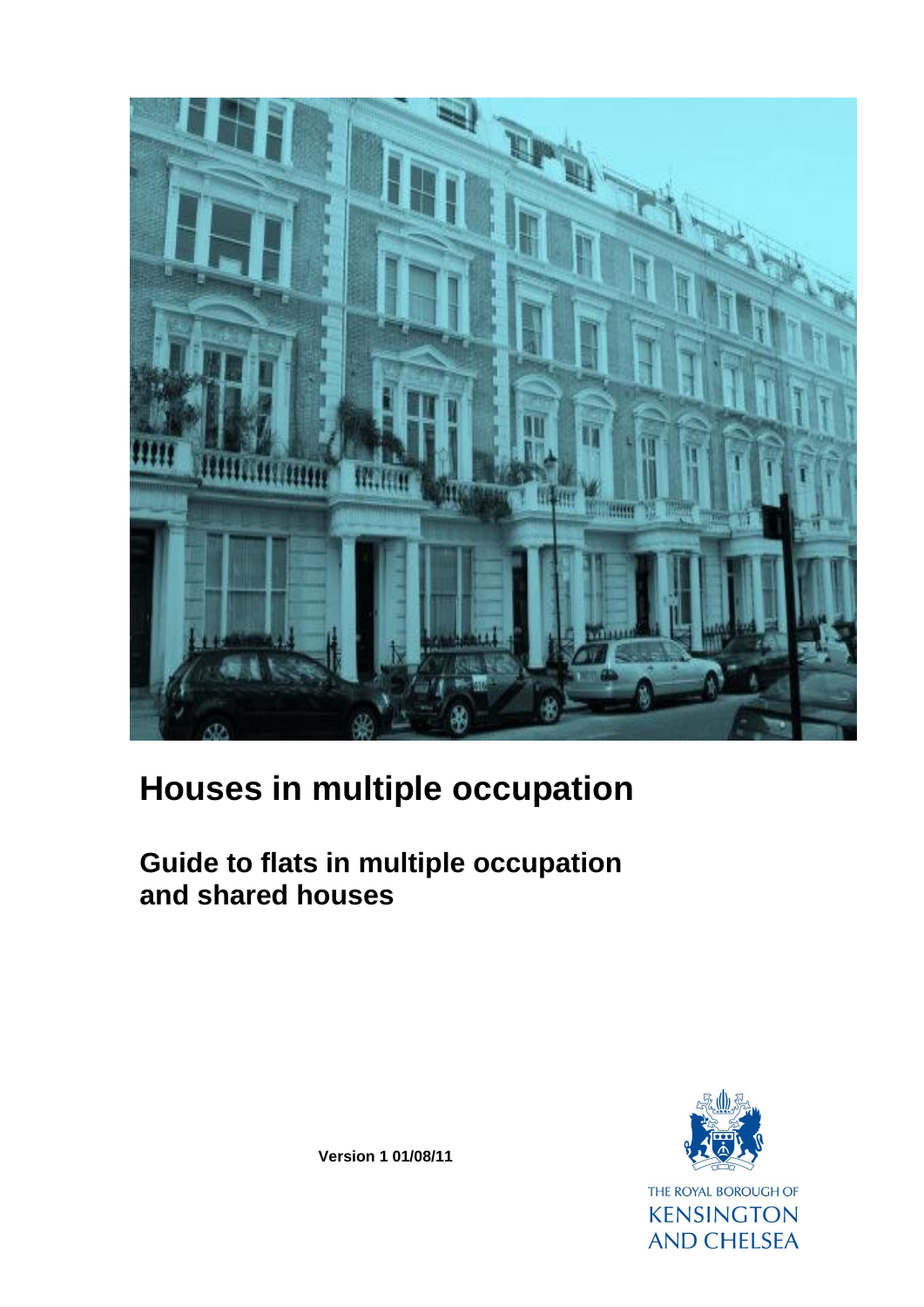# **PART: INTRODUCTION AND GENERAL INFORMATION**

# **1.1 What is a House in Multiple Occupation?**

The full definition of a House in Multiple Occupation (HMO) is found in sections 254 to 260 of the Housing Act 2004.

In broad terms a HMO can be described as a building or part of building (flat) which is **occupied by more than one household (which is defined as occupiers of the same family and includes spouses, cohabitees, same sex couples and any blood relative), where:**

- at least one of the households shares or lacks access to a basic amenity\* or;
- the building has been converted into self-contained flats where conversion work does **NOT** fully comply with the building standard of the 1991 Building Regulations AND more than 1/3rd of the flats are rented.

(\*Basic amenities means a WC, personal washing facilities and cooking facilities).

There is a different definition of a HMO which is set out in planning legislation and local planning policy. There are restrictions about the development and change of use of HMOs and planning permission may be required. Property owners, developers and their agents are strongly advised to check with the Council's Planning and Conservation Department before carrying out any development, including any self containment of units within an HMO or any change in use of a property.

# **1.2 HMO licensing**

Certain categories of HMO are required to hold a licence issued by the Council. The aim of the licensing scheme is to improve conditions and management within HMOs by ensuring:

- conditions within a HMO comply with the Council's HMO standards
- landlords and/or their agents are 'fit and proper' persons as defined in the Housing Act 2004
- management arrangements for the HMO are appropriate.

This document must be read in conjunction with the following:

*The Licensing and Management of Houses in Multiple Occupation and Other Houses (Miscellaneous Provisions) (England) Regulations 2006*. SI 2006 No.373

*The Licensing and Management of Houses in Multiple Occupation and Other Houses (Additional Provisions) Regulations 2007.* SI 2007 No.1903.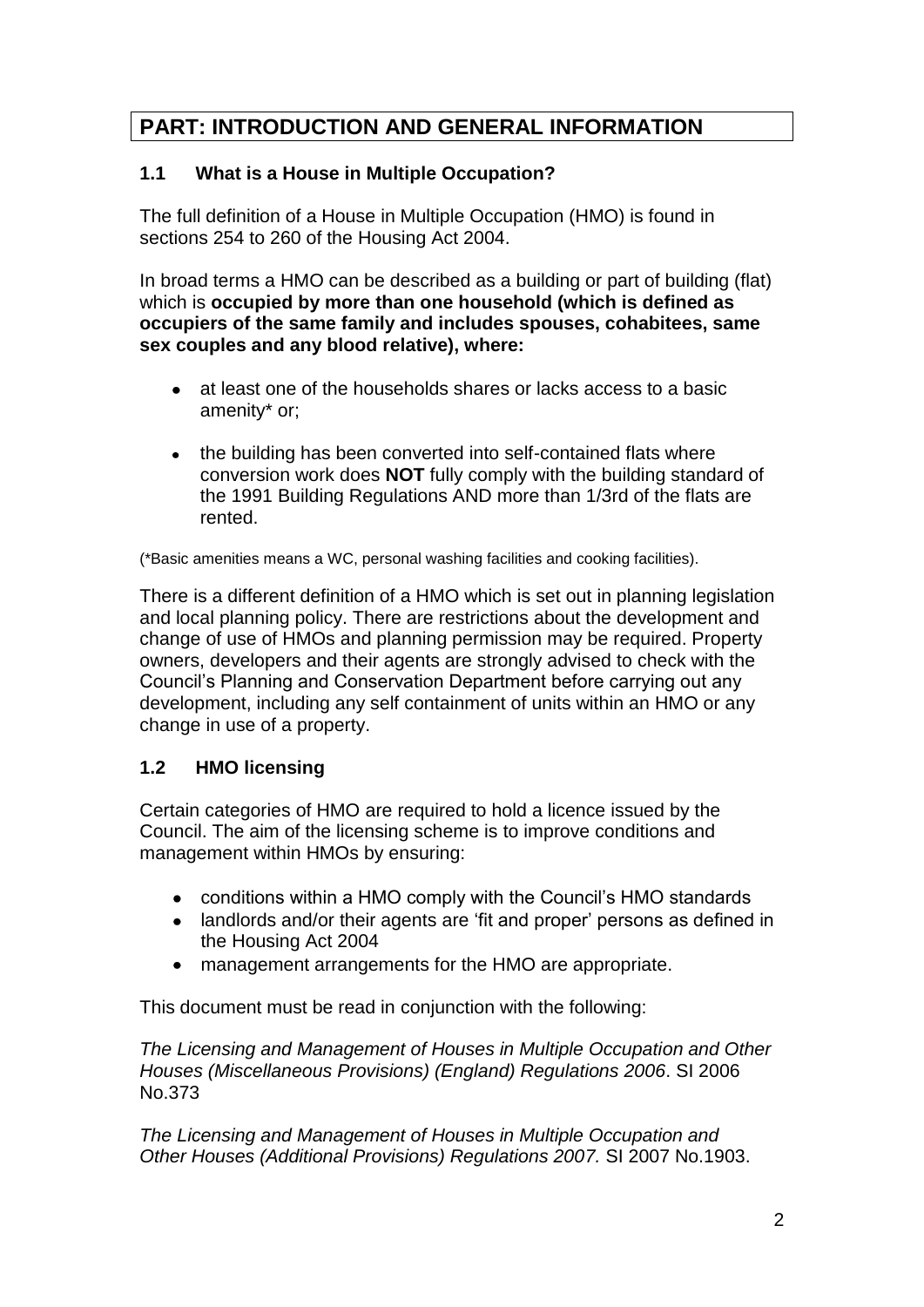# **1.3 Housing Health and Safety Rating System**

The Housing Health and Safety Rating System (HHSRS) is a system for assessing the health and safety risks in dwellings.

The principle of HHSRS is that any residential premises (including the structure, means of access, and any associated outbuilding, garden or yard) should provide a safe and healthy environment for any potential occupier or visitor. The HHSRS is comprehensive in its coverage of key health and safety risks in dwellings. It assesses the risk associated with certain hazards and, if the likelihood of harm is significant, the Council may take action to ensure that the risk is removed.

#### **1.4 Application of the standards**

These standards assist landlords and developers to design, improve and maintain HMOs to a reasonable standard. The standards cover both licensed and non-licensable HMOs. They may be revised from time to time. To ensure that these standards are current, please check with the Council's website on [http://www.rbkc.gov.uk/housing/environmentalhealth/homesinmultipleoccupan](http://www.rbkc.gov.uk/housing/environmentalhealth/homesinmultipleoccupancy/hmostandards.aspx) [cy/hmostandards.aspx](http://www.rbkc.gov.uk/housing/environmentalhealth/homesinmultipleoccupancy/hmostandards.aspx)

There is considerable diversity in the way that HMOs are occupied and an overlap between the different categories of HMO. The HMO Standards contain requirements that are appropriate for a wide range of the most common types of HMO. They are flexible, can be adapted to suit circumstances and discretion can be exercised by the Council. The exception is in regard to licensed HMOs where national minimum HMO standards must be complied with, in particular the level of bathroom, WC and wash hand basin provision.

As part of the HMO licensing process, the Council can discuss with landlords any variations from the standards that may be appropriate for a particular HMO.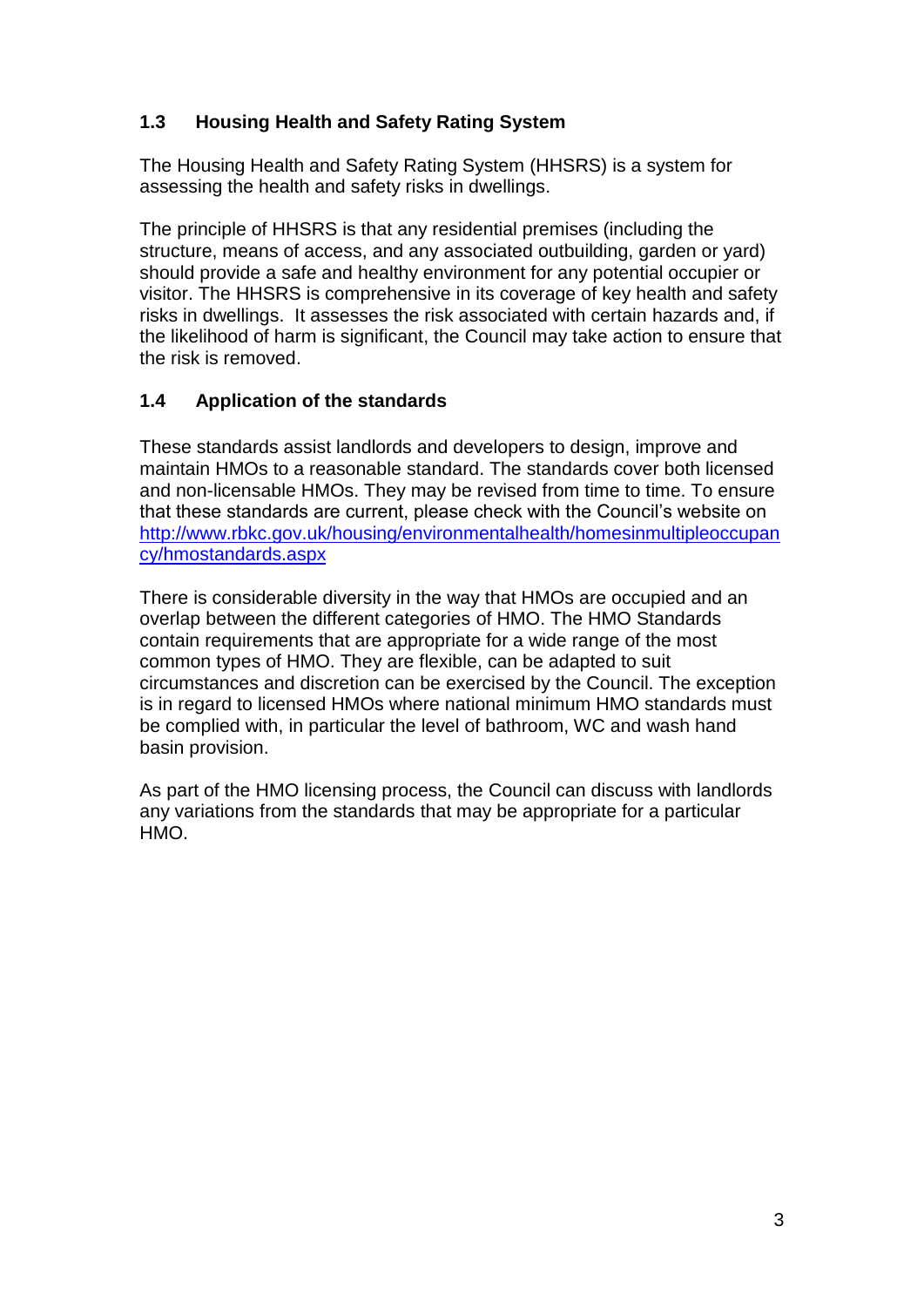# **PART 2: HMO STANDARDS FOR FLATS IN MULTIPLE OCCUPATION (FMOs) AND SHARED HOUSES**

# **2.1 Application of this standard**

#### **2.1.1 General**

FMOs and shared houses without a shared lounge will generally be considered as a cluster of bedsits/studio rooms, each of which is required to comply with the Bedsit/Studio Room Standards (see 2.1.3 and 2.3 below).

# **2.1.2 FMOs**

This standard applies to a shared flat that is occupied by more than one household (which is defined as occupiers of the same family and includes spouses, co-habitees, same sex couples and any blood relative). Any kind of 'flat share' arrangement, whether under one tenancy agreement or a number of agreements is a flat in multiple occupation.

This standard also applies to a shared flat within a purpose built block of flats.

# **2.1.3 Shared houses**

A shared house is a house (not a flat) which is occupied by a group of adults. Each occupier has the use of a communal living room and a suitable dining area.

# **2.2 Room sizes for FMOs/Shared Houses**

#### **2.2.1 Minimum room size for sleeping rooms**

If occupied by one person, not less than  $8.5m<sup>2</sup>$ If occupied by two persons, not less than  $11m^2$ 

Note: lounges cannot be used as sleeping accommodation.

# **2.2.2 Occupation**

The standard is to be applied irrespective of the age of the occupants. In no case shall a room be occupied by more than two persons.

#### **2.2.3 Guidance on taking measurements**

Irrespective of the floor area, consideration is given to the shape and usable living space within the room in determining whether it is suitable for occupation.

Only **practical useable living space** must be included. This: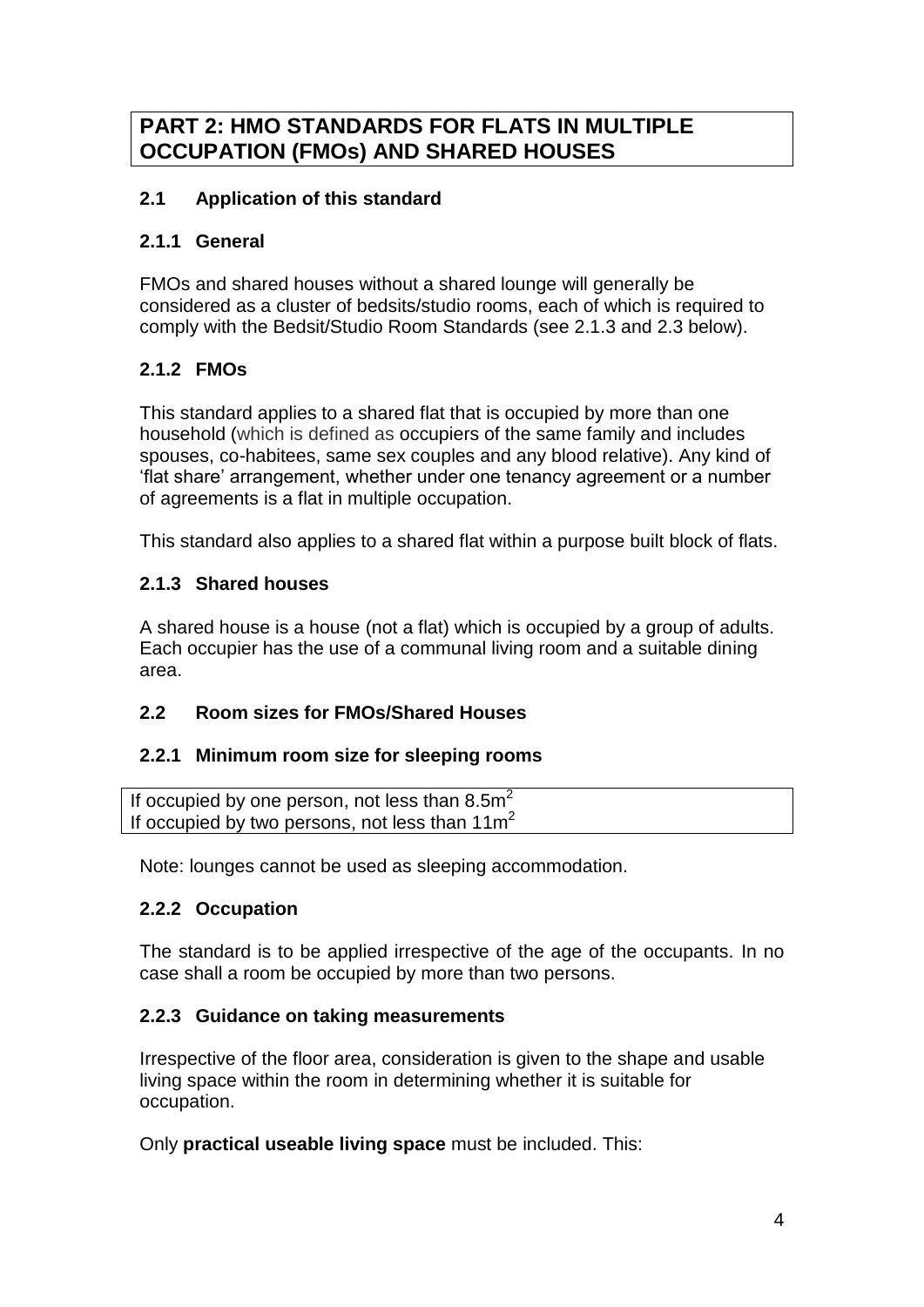- does not include any area taken up by bathroom facilities within the room
- does not include the chimney breast and small alcoves
- does not include the floor area where the ceiling height is less than 1.9m, or in attic rooms, any floor area in the eaves of the room where the soffit height is less than 1.53 metres
- does not include any fire lobby or bathroom lobby.  $\bullet$

# **2.3 Lounge area**

• There must be a lounge of adequate size for the occupiers of the premises.

# **2.4 Facilities for the storage, preparation and cooking of food**

Each dwelling shall be provided with its own food preparation/cooking/storage facilities for the exclusive use of the occupiers, up to a maximum of five persons:

(Note: Where the dwelling is occupied by more than five persons contact the Private Sector Housing Team for further advice on required facilities for the preparation, cooking and storage of food).

#### **The facilities should include:**

- an oven, grill, and at least four hobs. Cookers must not be sited adjacent to exit doors
- a tiled surface as a cooker splash back; a lift-up cover to the appliance would be a suitable alternative
- $\bullet$ a suitable sink and integral drainer (minimum size 1000mm x 500mm) set on a base unit. The sink is to be provided with constant and adequate supply of hot and cold water and properly connected to the drainage system. A tiled splashback (minimum 300mm high) shall be provided to the sink and drainer
- a suitable worktop, in addition to the drainer minimum size 1000mm x 600mm, and provided with a tiled splashback (minimum 300mm high)
- $\bullet$ storage cupboards, total minimum capacity 0.8 cubic metres (30 cubic feet) in addition to any storage space below the sink unit. The storage space below the sink unit should not be used for food storage
- a fridge **with** freezer compartment minimum fridge capacity 0.2 cubic  $\bullet$ metres (six cubic feet) with adequate additional freezer space
- four (13 amp) electric sockets in the food preparation area. At least two  $\bullet$ of these sockets to be above worktop level

The food preparation/cooking/storage area must comply with the following:

• floor covering must be hard wearing and washable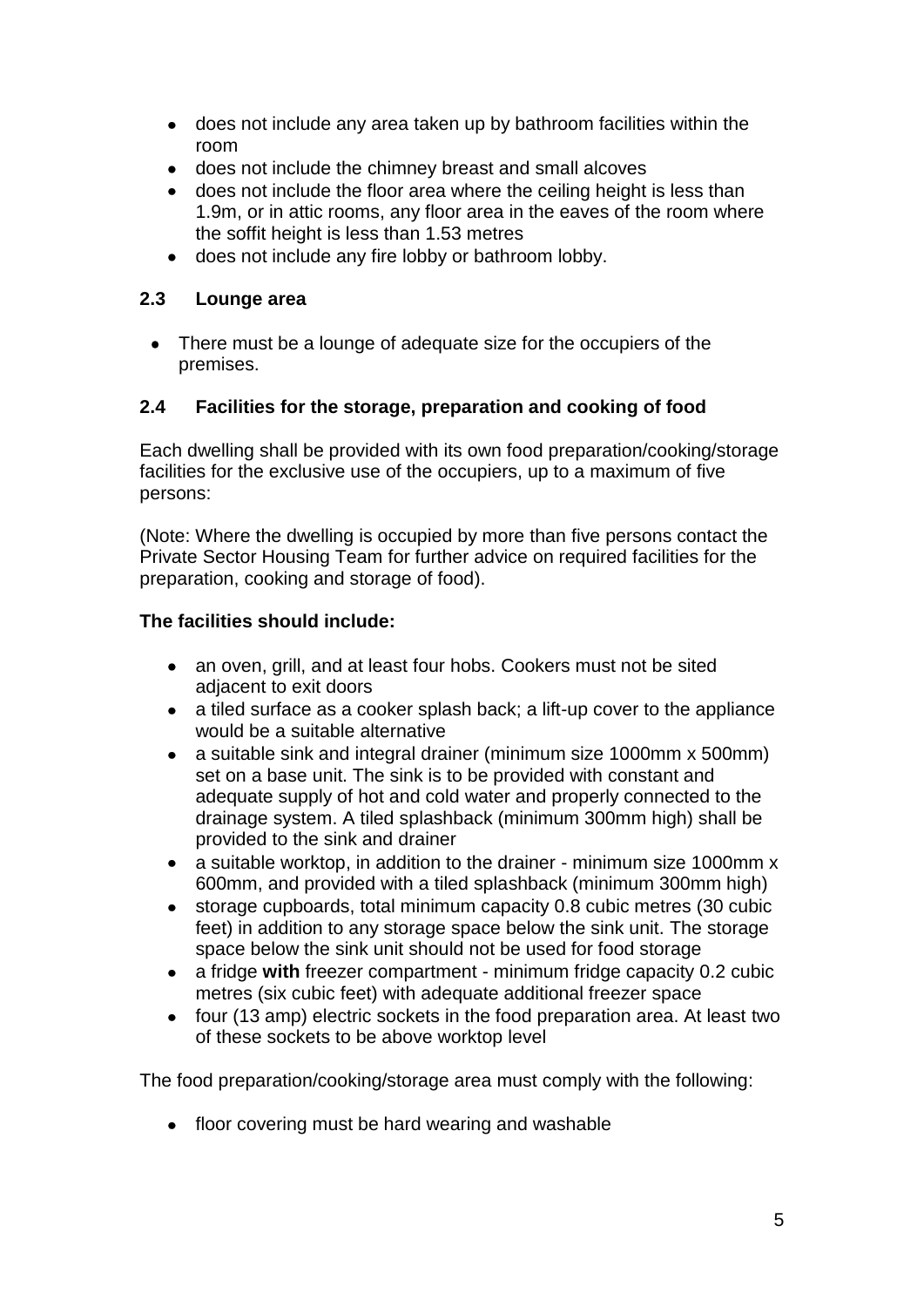- there must be adequate ventilation provided to the kitchen area. Where mechanical ventilation is required, it should be extracted to the external air
- there must be artificial lighting sufficient to carry out normal activities  $\bullet$ within a kitchen area
- kitchens must be adequate in size, and in any case not less than 5.5m**<sup>2</sup>** , and be so arranged to allow safe access and use
- kitchen facilities must be suitably located to allow the occupants to  $\bullet$ adequately store, prepare and cook their food
- kitchens must not be installed in any hallway, corridor or lobby  $\bullet$

For shared houses, there should be no more than two sets of facilities within a kitchen, situated not more than one floor distant from each user.

#### **2.5 WC and bath/shower facilities**

#### **2.5.1 General requirements**

#### **Where there are four or less persons sharing bathroom/WC facilities, there must be:**

- a WC, **either in its own compartment or within a bathroom** and not being more than one floor distant from each user. This should be provided at a ratio of not less than **one WC per four persons**, irrespective of age
- a bath (minimum dimensions 1600mm x 700mm) or shower (minimum dimensions 800mm x 800mm) in a suitable bathroom, not being more than one floor distant from each user. This should be provided at a ratio of not less than one bath or shower **per four persons,** irrespective of age.

#### **Where there are five persons sharing bathroom/WC facilities, there must be:**

a **separate WC in its own compartment,** not being more than one floor distant from each user, and provided at a ratio of not less than **one WC per five persons**, irrespective of age.

(Note: Any WC within a bathroom will not be included for counting purposes as there must be a separate WC compartment)

#### **2.5.2 Each WC (whether within its own compartment or within a bathroom) must have**:

- adequate ventilation and artificial lighting
- adequate size and layout
- a suitable wash hand basin, minimum size 500mm x 600mm, provided  $\bullet$ with constant and adequate supply of hot and cold water and properly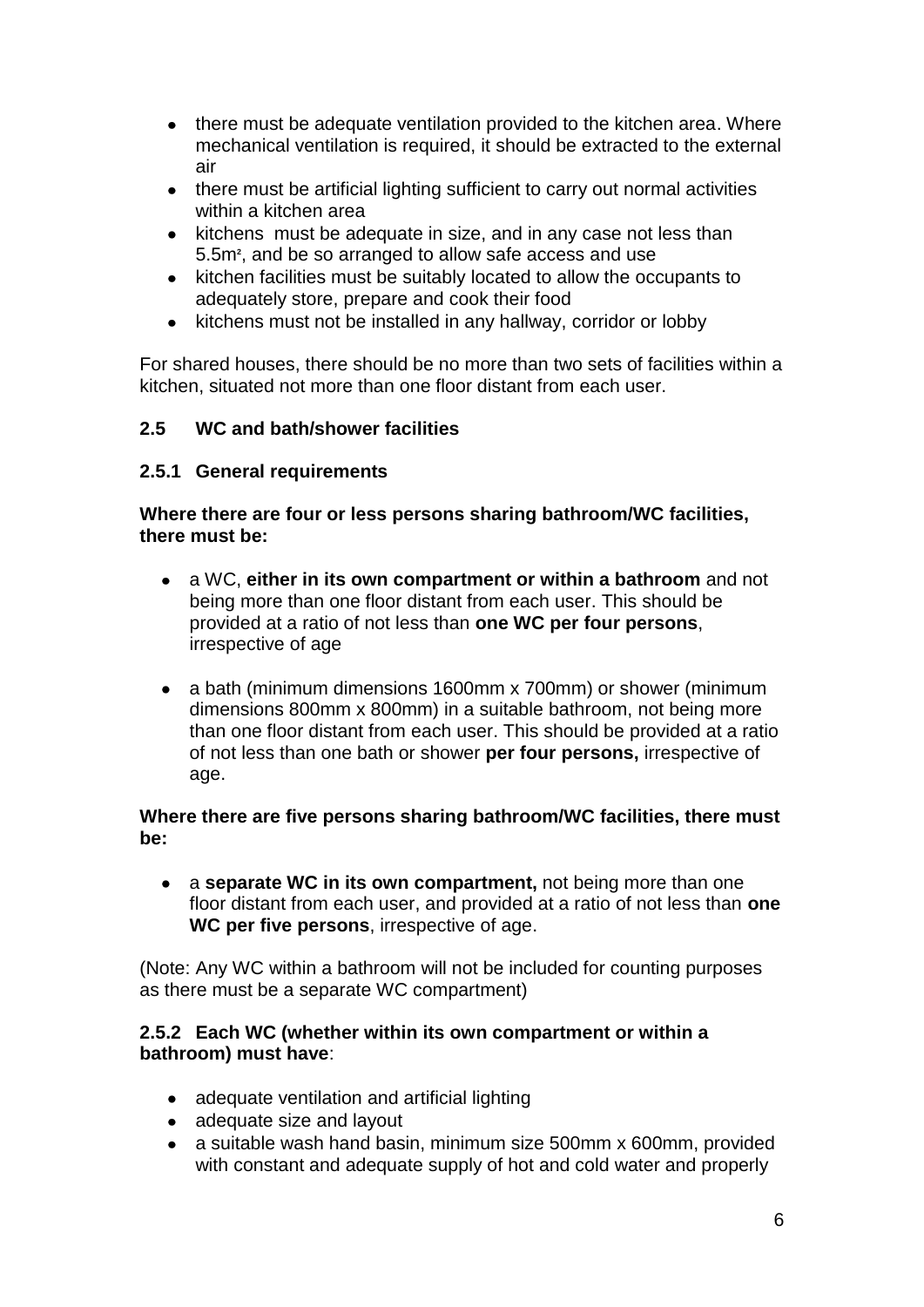connected to the drainage system. A tiled splashback (minimum 300mm high) shall be provided to the wash hand basin

- an appropriate door which is lockable and ensures privacy for the user  $\bullet$
- any door or window glazing must be obscured.  $\bullet$

# **2.5.3 Baths/showers**

A bath (minimum dimensions 1600mm x 700mm) or shower (minimum dimensions 800mm x 800mm) in a suitable bath/shower room, not being more than one floor distant from each user, should be provided at a ratio of not less than one bath or shower per five persons, irrespective of age.

# **2.5.4 Each shower room/bathroom must be provided with the following:**

- a tiled splashback (minimum 450mm high) to the bath
- if an over bath shower is provided then the adjacent walls should be fully tiled. A suitable water resistant shower curtain must be provided
- a fully tiled shower or the shower must be in a purpose built shower  $\bullet$ cubicle, with a suitable water resistant shower curtain or door to the cubicle
- adequate heating, ventilation and artificial lighting
- a suitable and washable floor covering, sealed at its edges
- an appropriate door which is lockable and ensures privacy for the user  $\bullet$
- adequate size and layout with adequate space for drying and dressing.

#### **2.6 Wash hand basins within bedrooms (where five or more occupiers occupy the HMO)**

- Each bedroom must have a wash hand basin, minimum size 500mm x  $\bullet$ 600mm, provided with constant and adequate supply of hot and cold water and properly connected to the drainage system.
- A tiled splashback (minimum 300mm high) shall be provided to the wash hand basin.
- A wash hand basin is not required where a sink with a constant and adequate supply of cold and hot water is provided within the letting on the grounds that the sink can be used for personal washing in addition to food preparation. (See also requirements for WC compartments).

# **2.7 Laundry facilities**

Laundry facilities should be provided in large shared houses.

# **2.8 Space heating and hot water**

An adequate means of fixed space heating must be provided in all rooms, including common areas of the dwelling, WC compartments and bathrooms, so that a constant temperature of at least 21°C can be maintained in sleeping rooms and bathrooms and at least 18°C in all other rooms.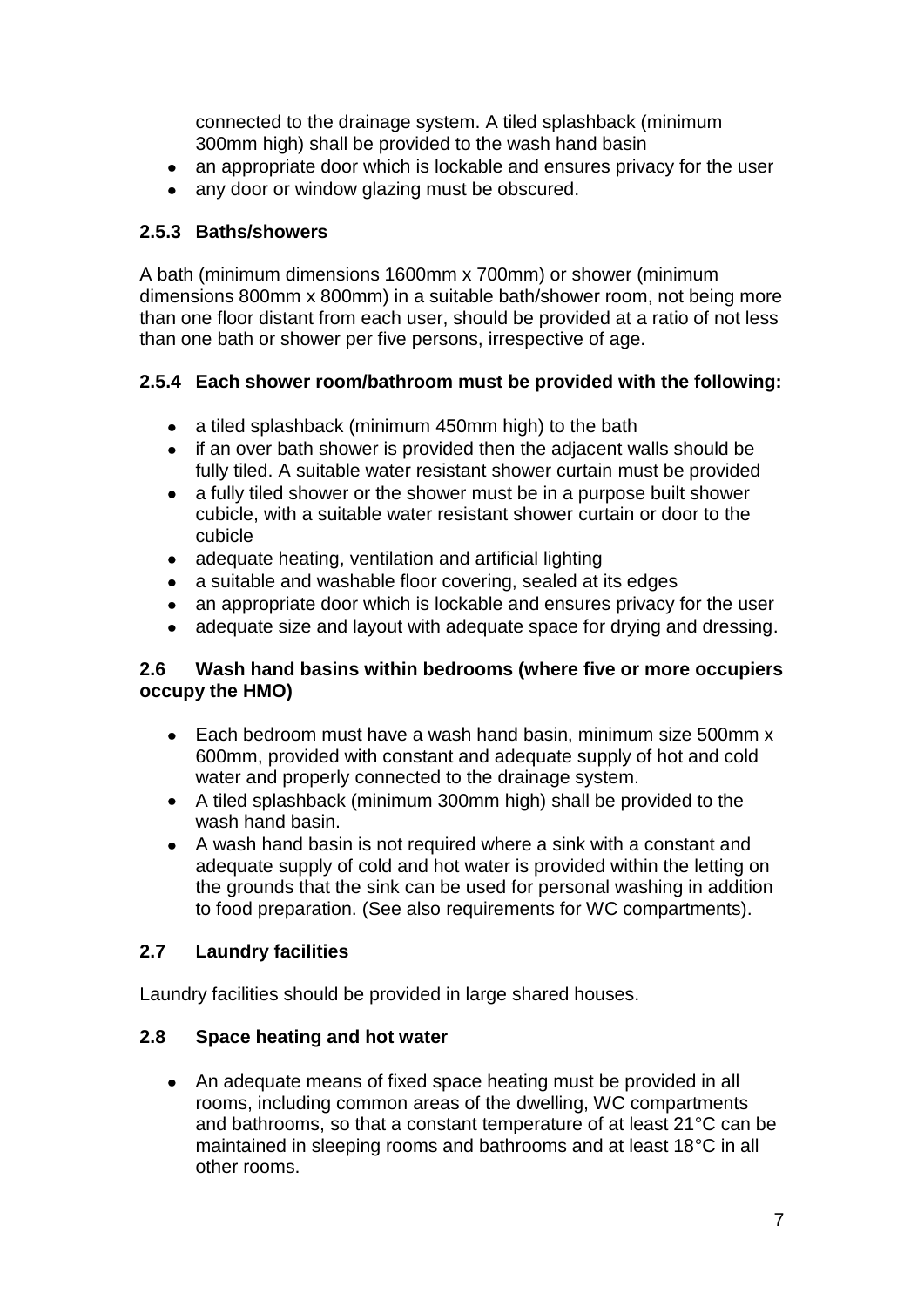- All heating sources must be provided with controls to allow the occupants to regulate the temperature within their unit of accommodation.
- The heating system to be of an adequate size for the rooms within the flat.
- There must be adequate structural thermal insulation to the building.
- Where space heating and hot water are provided centrally by the landlord, these services should be made available at all times.

# **2.9 Security**

# **(a) Communal front door**

The main entrance door from the street should close properly, be capable of resisting bodily pressure and slipping of the door lock. Entry systems should **not** have 'tradesmen' buttons, which bypass normal locking. The following requirements apply:

- 1. The door should be of solid construction.
- 2. Solenoid based, bolt-action locks are preferred, as they cannot be put on the latch and require less maintenance (also fully compliant with means of escape).
- 3. Landlord registered keys to control access.
- 4. Letterbox Cowl to prevent access to the door lock.
- 5. Properly maintained door closer to ensure the door shuts properly.
- 6. Glazing should be protected (see **Windows**).

#### **(b) Entrance doors to FMOs/Individual dwelling doors (shared houses)**

Landlord registered keys should be used for all locks. The main entrance door to an FMO and each individual letting within a shared house should meet the following minimum standard.

- 1. Door to be of solid construction and attached using three hinges.
- 2. BS8621:2007 Auto-Deadlocking Nightlatch.
- 3. BS8621:2007 Mortice lock with thumb turn cylinder which does not require a key to open the door from the inside, to allow escape in the event of a fire.
- 4. Hinge Bolts and Frame Reinforcers to resist bodily pressure (the most common method of forcing doors in converted properties).
- 5. Door Chain and Viewer.
- 6. Letterbox Cowl (where letterbox fitted) to prevent access to locks.

Due to the inherent risk of shared facilities landlord registered keys should be used for all locks.

# **(c) Windows**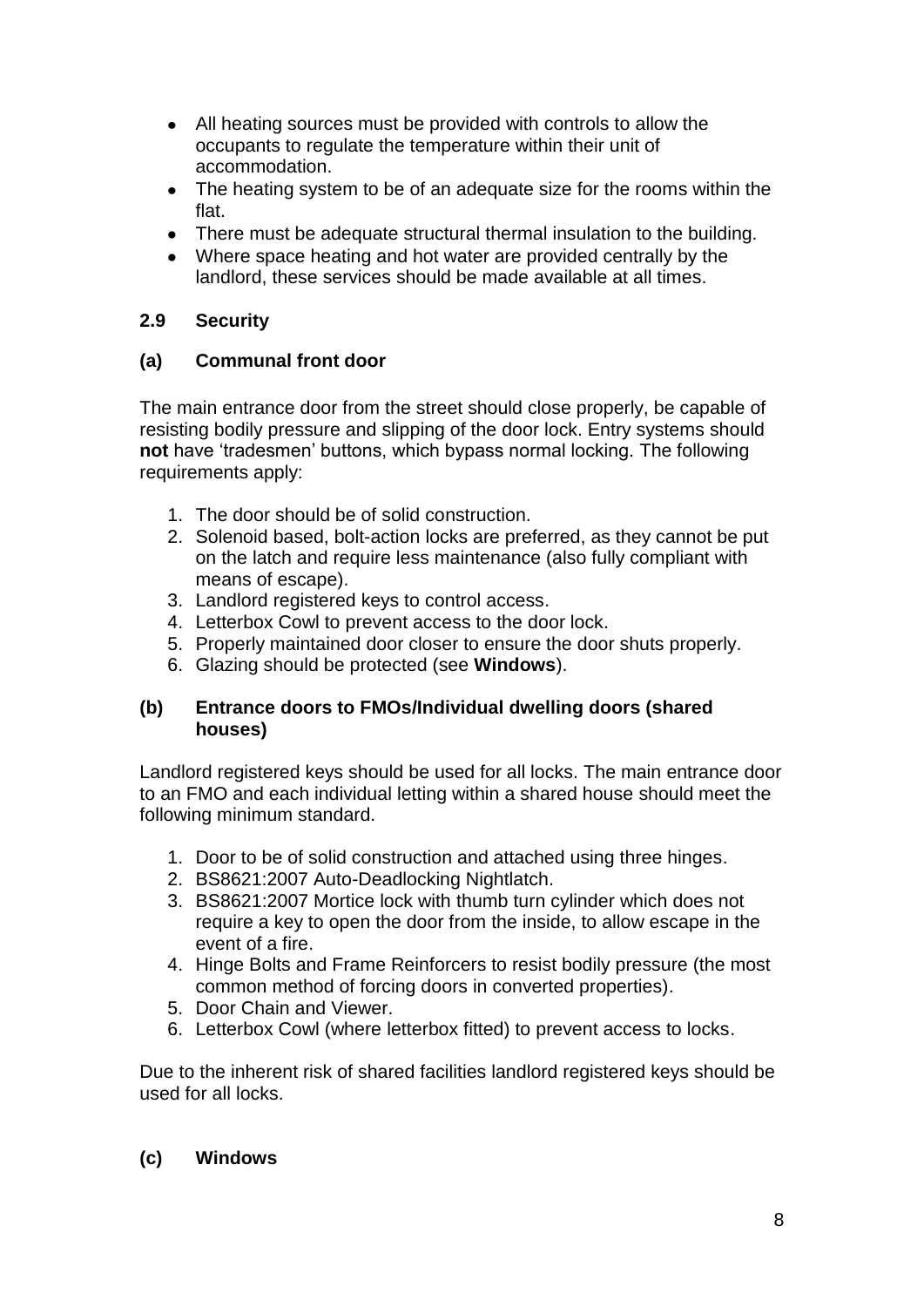All windows should have key operated locks (this is an insurance requirement).

All basements, ground floors and other externally accessible windows should have restrictors fitted.

Glazing may be protected in a variety of ways:

- 1. Internal grilles or gates
- 2. Security film
- 3. Laminated glazing

NB: Georgian wired glass offers **no** security.

# **2.10 Means of escape in case of fire**

Adequate means of escape in case of fire, fire detection and emergency fire fighting equipment must be provided. Guidance is available to landlords:

<http://www.lacors.gov.uk/lacors/ContentDetails.aspx?id=21329>

In general terms the following fire safety measures must be considered:

#### **Provision of a protected escape route**

The **protected escape route** leads from the letting to the street exit through the building, and normally includes staircases, passageways, landings and protected lobbies. Protection is provided by fire resistant doors and partitions. The protected escape route must be kept clear.

There must be adequate fire separation from any commercial areas of the building and any other residential parts of the building not linked by common entrances or stairways.

#### **Fire resistant doors**

30 minute fire resistant doors are required on all doors opening onto the protected route. They should be provided with:

- intumescent strips and cold smoke seals, to prevent the passage of smoke
- a self closing device (except on cupboard doors)  $\bullet$
- a lock (for example thumb turn) which does not require a key to open  $\bullet$ the door from the inside, to allow escape in the event of a fire.
- **Automatic Fire Detection (AFD) system**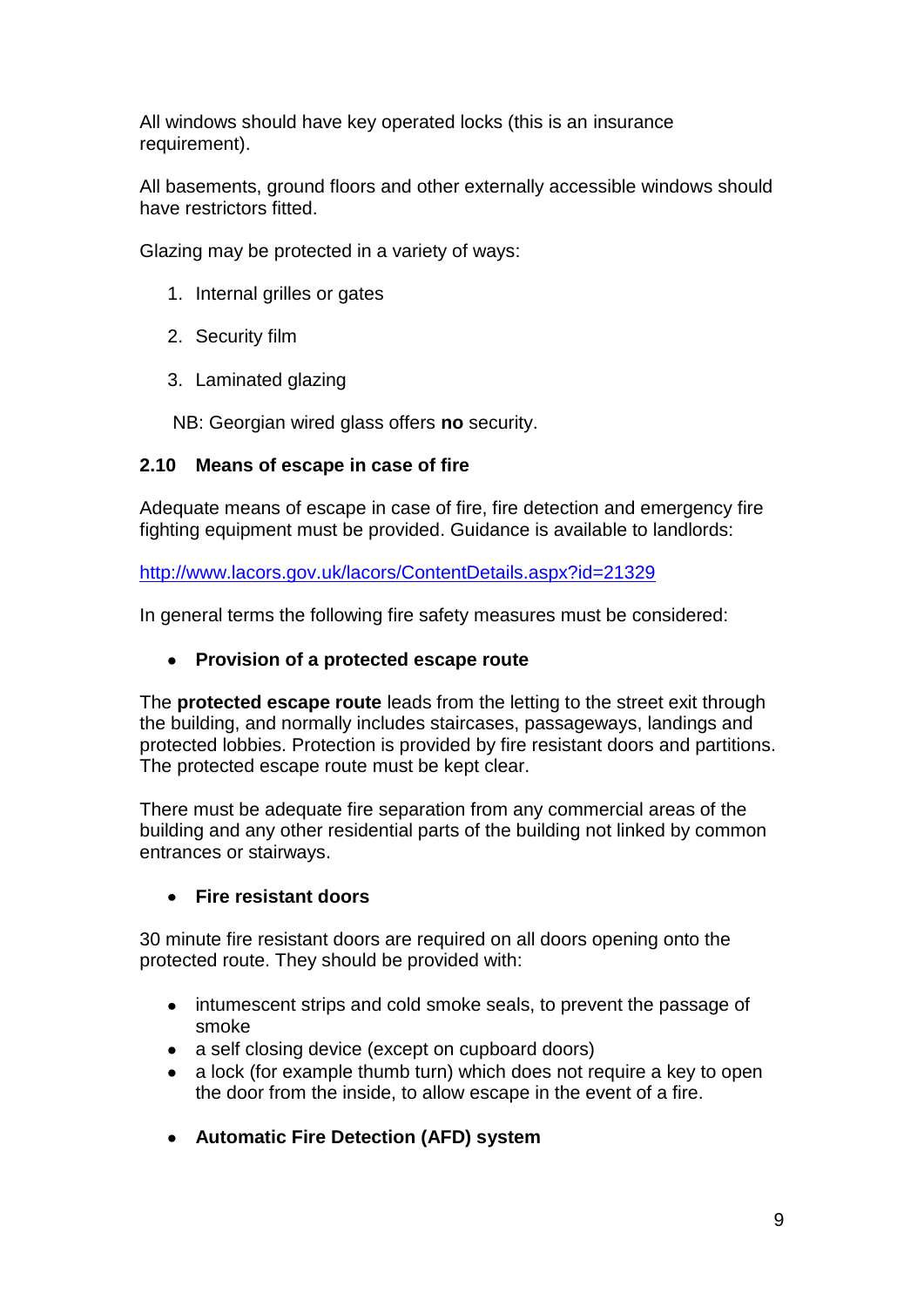Provision of any form of AFD system requires specialist advice to design and install the system. In general terms, the installation of a 'mixed grade' AFD system, in accordance with BS 5839 Part 6 is required. AFD systems are designed to provide the earliest possible warning of fire within a letting or the common parts.

# **Emergency lighting**

Emergency lighting which comes on if mains electricity fails must be fitted to illuminate the protected route and some internal staircases.

# **Fire exit signs**

Fire exit signs are required when there is a change of direction to exit the building in the event of a fire, and when the escape route is not a normal route from the building.

# **Fire fighting equipment**

- $\bullet$ Fire extinguishers, rated 13A (for example, nine litre water type extinguishers) must be provided within the common parts, normally one per landing; the number will depend on the size of the building.
- A 2kg carbon dioxide fire extinguisher and a fire blanket must be provided in bedsit/studio rooms.

# **Fire Risk Assessment**

The London Fire and Emergency Planning Authority enforce the Regulatory Reform (Fire Safety) Order 2005. This requires the owner or manager to carry out a fire risk assessment and make an emergency plan. A fire risk assessment should be a structured and systematic examination of the premises to identify the hazards from fire. The fire risk assessment and emergency plan must be recorded if:

- five or more people are employed;
- a **licence** is in force in respect of the premises; or
- an Alterations Notice requiring this is in force.

The recorded fire risk assessment and emergency plan should be kept available for inspection by the Fire Authority. For more information contact the local Fire Safety Office.

# **2.11 Refuse Storage**

Suitable facilities must be provided for storing refuse generated by tenants whilst it is waiting to be collected. Refuse disposal facilities sufficient for the number of occupants within the building must be provided.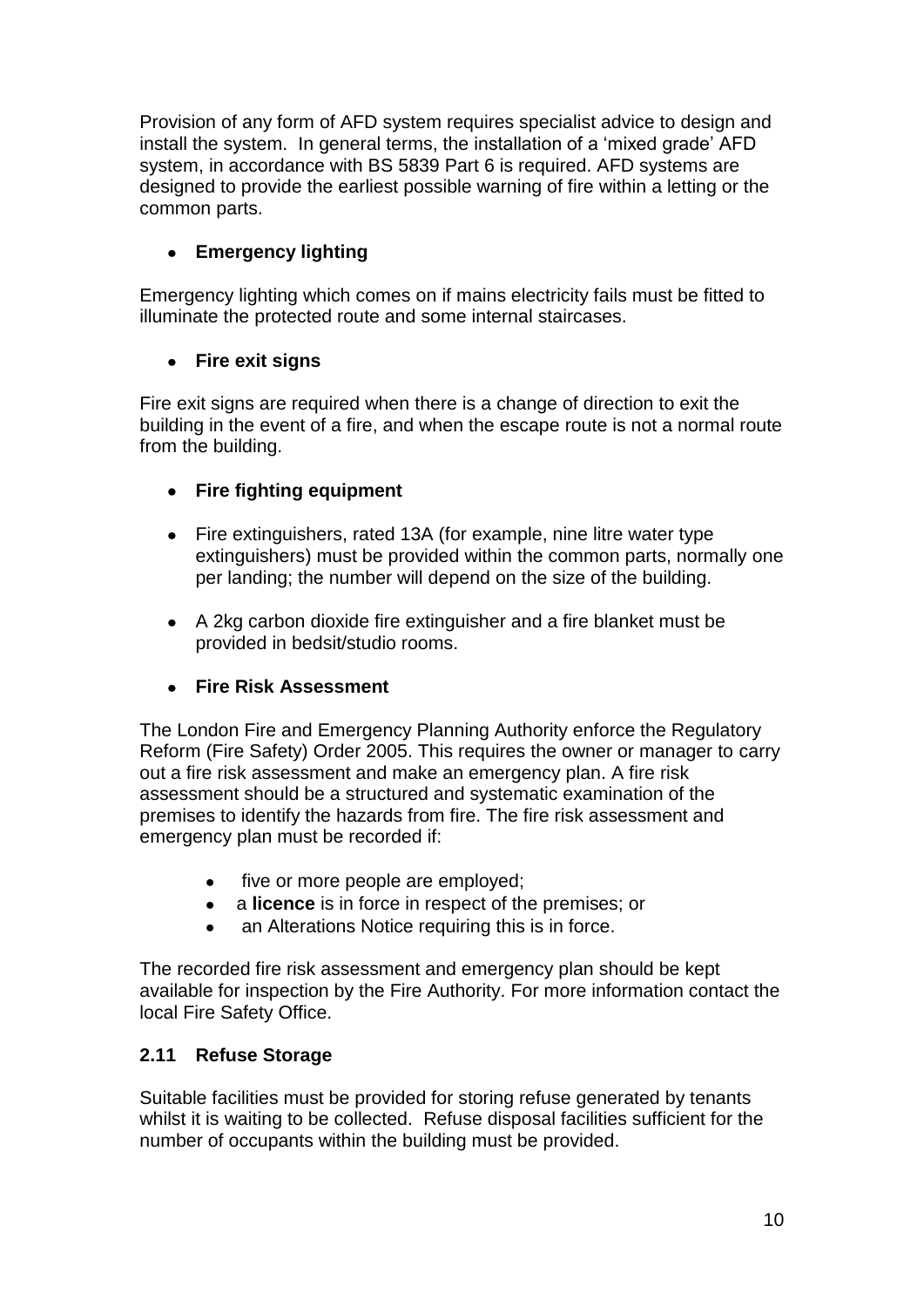External refuse storage areas should be impervious, pest-proof with easily cleansable surfaces and close fitting lids. If, as is common within the Borough, the storage area is provided within basement vaults beneath the footway at the front of the premises the following requirements apply:

- The flooring to the vault should be in good order and provide a smooth and easily cleansable concrete finish.
- The vault should be free from serious water ingress and standing water
- $\bullet$ All holes surrounding pipework and gas /electricity services should be filled to prevent pest ingress. The pointing to the brickwork of the vault should be reasonably sound.
- The vault should be provided with a sound, rodent-proof timber door and frame. The door should be close-fitting with a maximum clearance of 5mm at the foot to prevent rodent entry beneath, and, ideally, fitted with a metal kick-plate at the foot to prevent gnawing etc.
- The storage area to be kept clean and free from accumulations of refuse.
- Storage of bicycles, prams etc by tenants should be prohibited. $\bullet$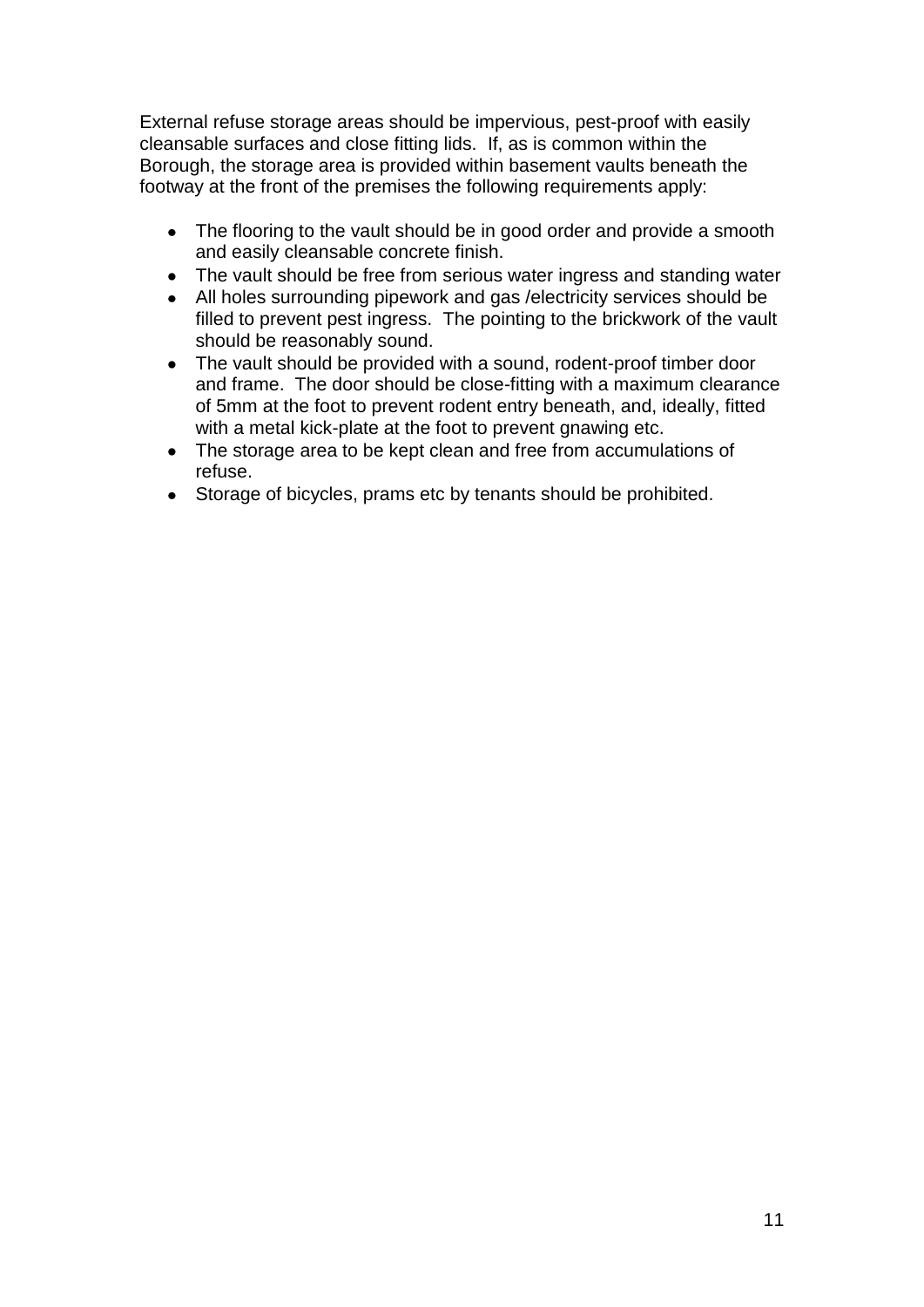# **PART 3: HMO MANAGEMENT**

# **3.1 Introduction**

The Management of HMOs Regulations 2006 and The Licensing and Management of Houses in Multiple Occupation and Other Houses (Additional Provisions) Regulations 2007 apply to HMOs, including certain converted blocks of flats\* and detail full responsibilities of managers and occupiers. Failure by a manager to comply with the regulations may result in prosecution.

\*buildings that are converted into self-contained flats where conversion work does **NOT** fully comply with the building standard of the 1991 Building Regulations AND more than 1/3rd of the flats are rented.

#### **3.2 Responsibilities of the manager**

The manager must ensure that:

- the manager's name, address and any telephone contact number is made available to each household in the premises and these details must be clearly displayed in a prominent position.
- $\bullet$ each letting is in a clean condition at the beginning of any rental period and that the internal structure, fixtures/fittings/appliances, windows and mechanical ventilation are maintained in good repair and clean working order
- all common parts, for example staircases, passageways, corridors, halls, lobbies, entrances, balconies and steps are maintained in good and clean decorative repair, in a safe working condition and kept reasonably clear from obstruction
- outbuildings, boundary walls, yards and fences are maintained in a good state of repair and clean condition. The garden must be kept in a safe and tidy condition
- the water supply is constant and not unreasonably interrupted and that the drainage system is maintained in good, clean and working condition
- annual gas safety tests are carried out on all gas appliances within the HMO by a GasSafe registered engineer, and evidence is supplied to support this if requested by the Council
- the electrical installation is inspected and tested at intervals not  $\bullet$ exceeding five years by a person qualified to undertake such inspection and testing, and evidence is supplied to support this if requested by the Council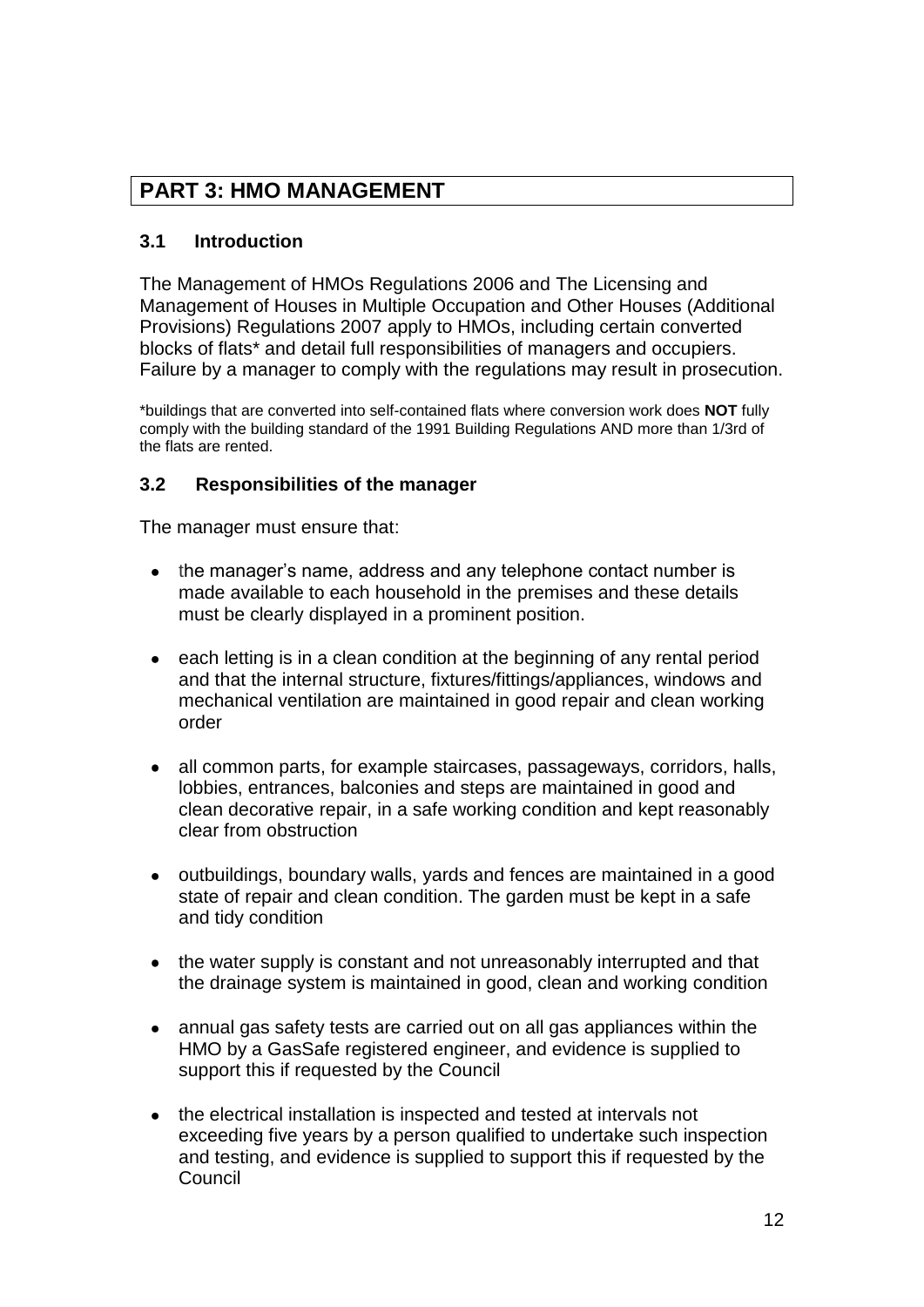- the gas or electricity supply, used by any occupier is not unreasonably interrupted
- all means of escape from fire, any automatic fire detection system and fire fighting equipment are maintained in good working order and are kept free from obstruction
- all reasonable steps are taken to protect the occupiers from injury, ensuring structural safety within the premises, and that windows set close to or at floor level are suitably safeguarded

#### **3.3 Other management requirements**

#### **3.3.1 Furniture and Furnishings (Fire)(Safety) Regulations 1998 (amended 1989 & 1993)**

Furniture and furnishings supplied in conjunction with the accommodation must comply with specified levels of fire resistance.

#### **3.3.2 Gas Safety (Installation and Use) Regulations 1994**

- Gas safety inspections and tests must be completed by a GasSafe registered gas installer/engineer annually. Certificates are required in relation to ALL gas appliances and the gas installation.
- All servicing and repairs are to be carried out by GasSafe approved contractors.
- Records of annual safety inspections and tests must be made available to the Council for inspection, with a copy supplied to the tenant.